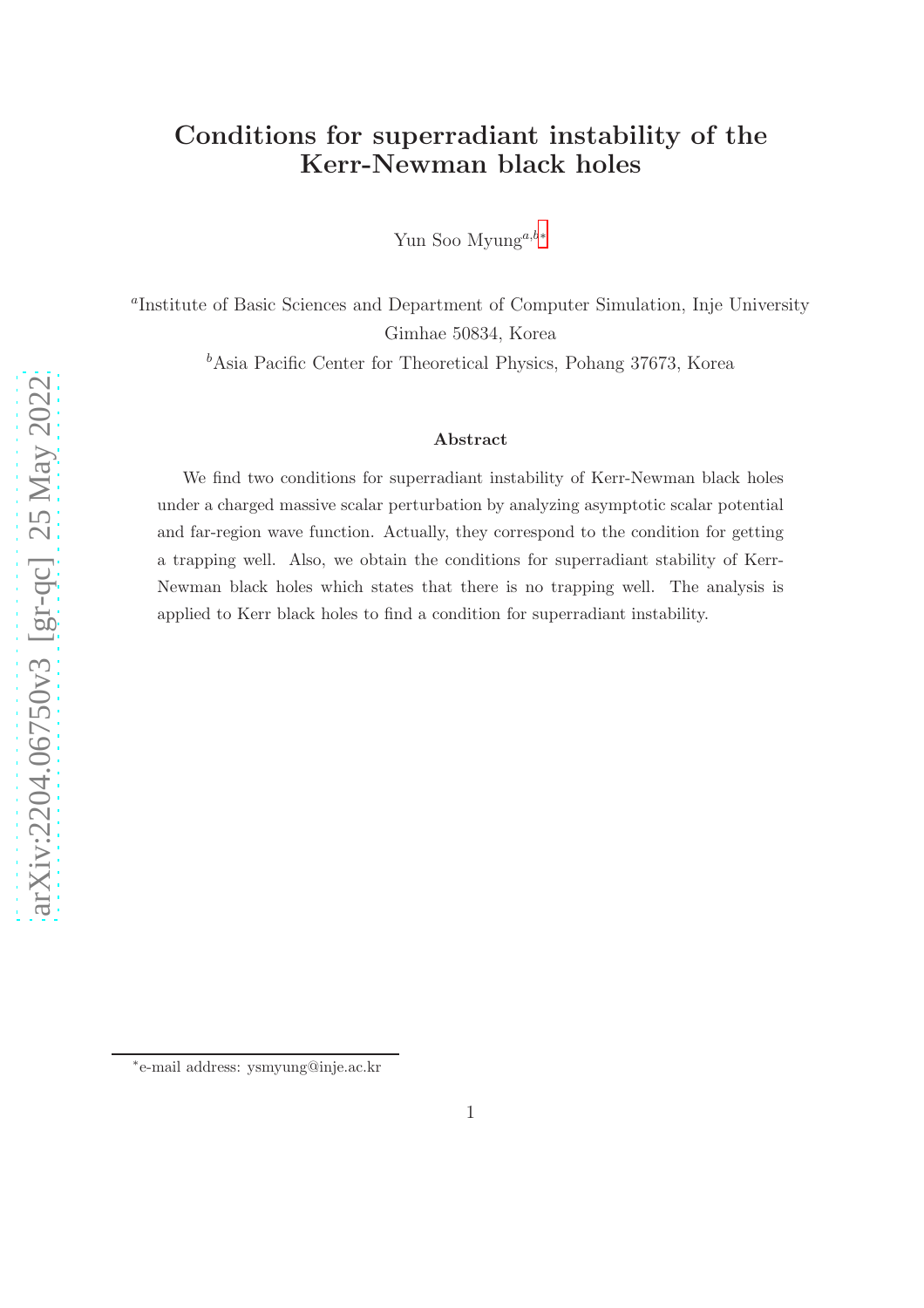### 1 Introduction

If a light boson exist with proper mass, gravitational bound states are formed around rotating charged black holes. These bound states could extract continuously electromagnetic or rotational energy from black holes [\[1\]](#page-13-0). It is a superradiance phenomenon in the black holes [\[2\]](#page-13-1). The existence of superradiant modes can be converted into an instability of the black hole background if a mechanism of mirror to trap these modes is installed near the black hole. This is called superradiant instability. If a scalar has a mass  $\mu$ , its mass would act as a reflecting mirror [\[3\]](#page-13-2). The superradiant instability of the Kerr black hole was found for  $M\mu \gg 1$  [\[4\]](#page-13-3),  $M\mu \ll 1$  [\[5\]](#page-13-4), and  $M\mu \leq 0.5$  [\[6\]](#page-13-5). A scalar potential including a trapping well is essential for generating a quasibound state [\[4,](#page-13-3) [1,](#page-13-0) [7\]](#page-13-6) whose wave function ia peaked far outside the ergo region. If there is no trapping well in the potential, it may correspond to the superradiant stability with bound state.

In the Kerr-Newman black hole (KNBH) with mass  $M$ , charge  $Q$ , and angular momentum J, the superradiant instability condition for a charged massive scalar with mass  $\mu$  and charge q was firstly obtained as  $qQ < \mu M$  which may be a condition for a trapping well [\[8\]](#page-13-7). However,  $qQ < \mu M$  is not satisfied simultaneously if one imposes the superradiance condition ( $\omega < \omega_c$  with  $\omega_c = m\Omega_H + q\Phi_H$ ) and thus, it is a condition for bound states [\[9\]](#page-13-8). In other words, the condition of  $qQ < \mu M$  corresponds to the Newton-Coulomb requirement for the gravitational force to exceed the electrostatic force. Also, it is noted that their effective potential  $V_{\text{eff}}(r)$  seems not to be a correct form. Scalar clouds with  $\omega = \omega_c$  and  $\omega \leq \mu$  were obtained in [\[10,](#page-13-9) [11\]](#page-13-10). The absorption cross section was recently found to give a negative absorption cross section for co-rotating spherical waves [\[12\]](#page-13-11).

On the other hand, there was an approach to analyzing superradiant instability based on the scalar potentials [\[13\]](#page-13-12). We stress that the appearance/disappearance of a trapping well is a decisive condition for superradiant instability/stability. Recently, it was shown that the superradiant stability of KNBHs under a charged massive scalar perturbation can be achieved if  $qQ > \mu M$  and  $r_{-}/r_{+} \leq 1/3$  are satisfied [\[14\]](#page-14-0), in addition to  $\omega < \omega_c$  and the bound state condition ( $\omega < \mu$ ). However, their potential based on the analysis seems to be incorrect because  $\Psi_{\ell m} = \sqrt{\Delta} R_{\ell m}$  is used and a tortoise coordinate  $r_*$  defined by  $dr_* = (r^2 + a^2)dr/\Delta$  is not used by following Ref. [\[15\]](#page-14-1). So, it suggests that  $qQ > \mu M$  is not a condition for superradiant stability. The superradiant stability of a charged massive scalar based on a desirable potential was discussed in the KNBH background [\[16\]](#page-14-2).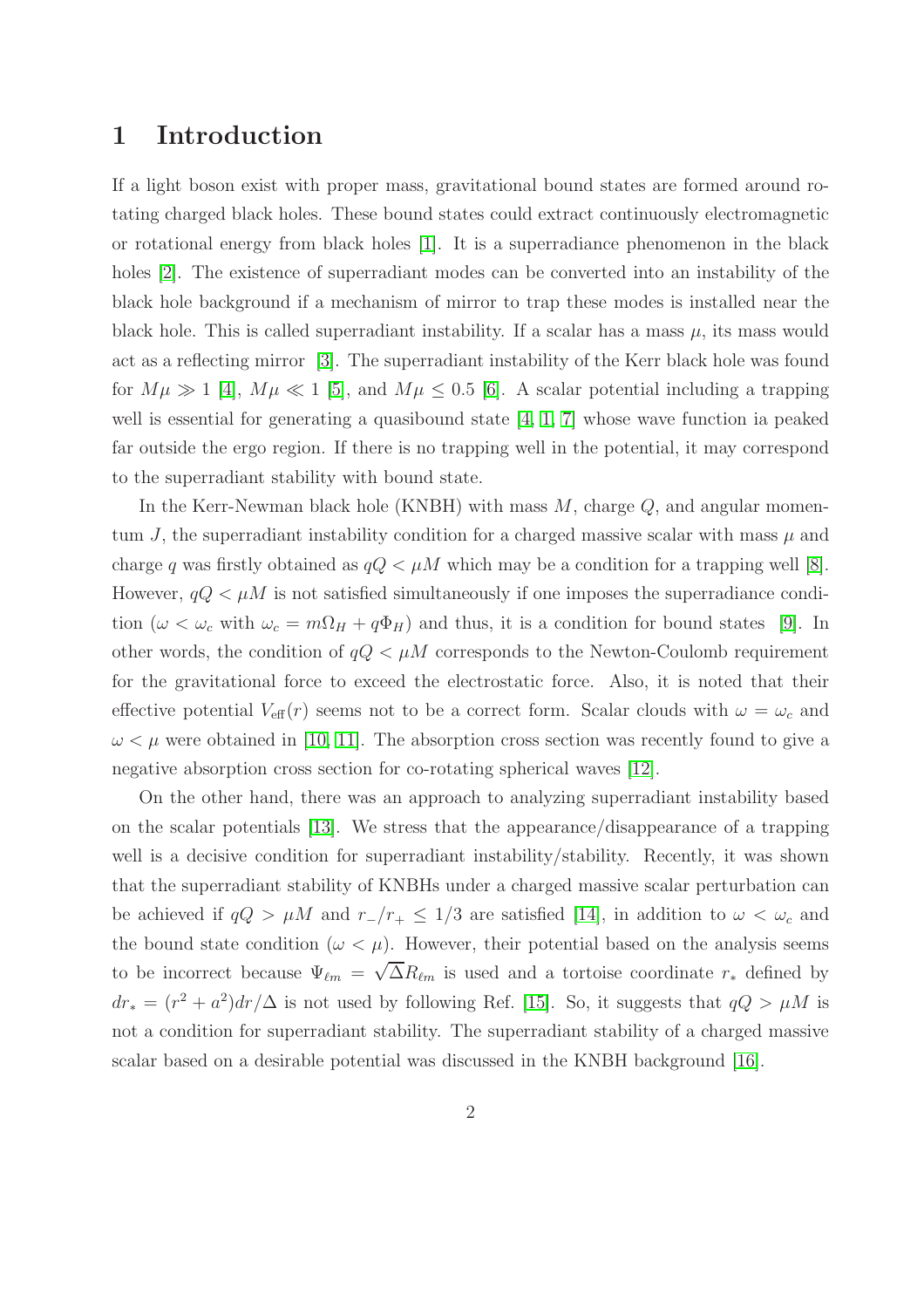In this work, we wish to find two conditions for getting a trapping well of KNBH under a charged massive scalar perturbation by analyzing asymptotic scalar potential  $V_{a\alpha KN}(r)$ and far-region wave function  $U[p, s; cr]$ . They are given by  $V'_{aaKN}(r) > 0$   $(M\mu^2 > qQ\omega)$ and  $U'[p,s;cr] > 0$   $(p < 0)$ . In addition, the conditions for no trapping well are  $V'_{a a K N}(r) <$  $0 \ (M\mu^2 < qQ\omega)$  and  $U'[p, s; cr] < 0 \ (p > 0)$ . We apply the same analysis to Kerr black hole under a massive scalar propagation to find the condition for a trapping well.

## 2 Potentials around KNBHs

Let us introduce the Boyer-Lindquist coordinates to represent a KNBH with mass  $M$ , charge  $Q$ , and angular momentum  $J$ 

<span id="page-2-0"></span>
$$
ds_{\rm KN}^2 = \bar{g}_{\mu\nu} dx^{\mu} dx^{\nu}
$$
  
= 
$$
-\frac{\Delta}{\rho^2} \Big( dt - a \sin^2 \theta d\phi \Big)^2 + \frac{\rho^2}{\Delta} dr^2 + \rho^2 d\theta^2 + \frac{\sin^2 \theta}{\rho^2} \Big[ (r^2 + a^2) d\phi - a dt \Big]^2
$$
 (1)

with

$$
\Delta = r^2 - 2Mr + a^2 + Q^2, \ \rho^2 = r^2 + a^2 \cos^2 \theta, \text{ and } a = \frac{J}{M}.
$$
 (2)

We choose the electromagnetic potential as

$$
\bar{A}_{\mu} = \frac{Qr}{\rho^2} \left( -1, 0, 0, a \sin^2 \theta \right). \tag{3}
$$

The outer and inner horizons are obtained from  $\Delta = (r - r_+)(r - r_-) = 0$   $(\bar{g}^{rr} = 0)$  as

$$
r_{\pm} = M \pm \sqrt{M^2 - a^2 - Q^2}.
$$
\n(4)

One describes a charged massive scalar perturbation  $\Phi$  on the background of KNBHs by adapting the perturbed scalar equation

<span id="page-2-2"></span>
$$
(\bar{\nabla}^{\mu} - iq\bar{A}^{\mu})(\bar{\nabla}_{\mu} - iq\bar{A}_{\mu})^*\Phi - \mu^2\Phi = 0.
$$
\n(5)

Considering the static and axis-symmetric background [\(1\)](#page-2-0), it is plausible to separate the scalar perturbation into modes

<span id="page-2-1"></span>
$$
\Phi(t, r, \theta, \phi) = \Sigma_{lm} e^{-i\omega t + im\phi} S_{lm}(\theta) R_{lm}(r) , \qquad (6)
$$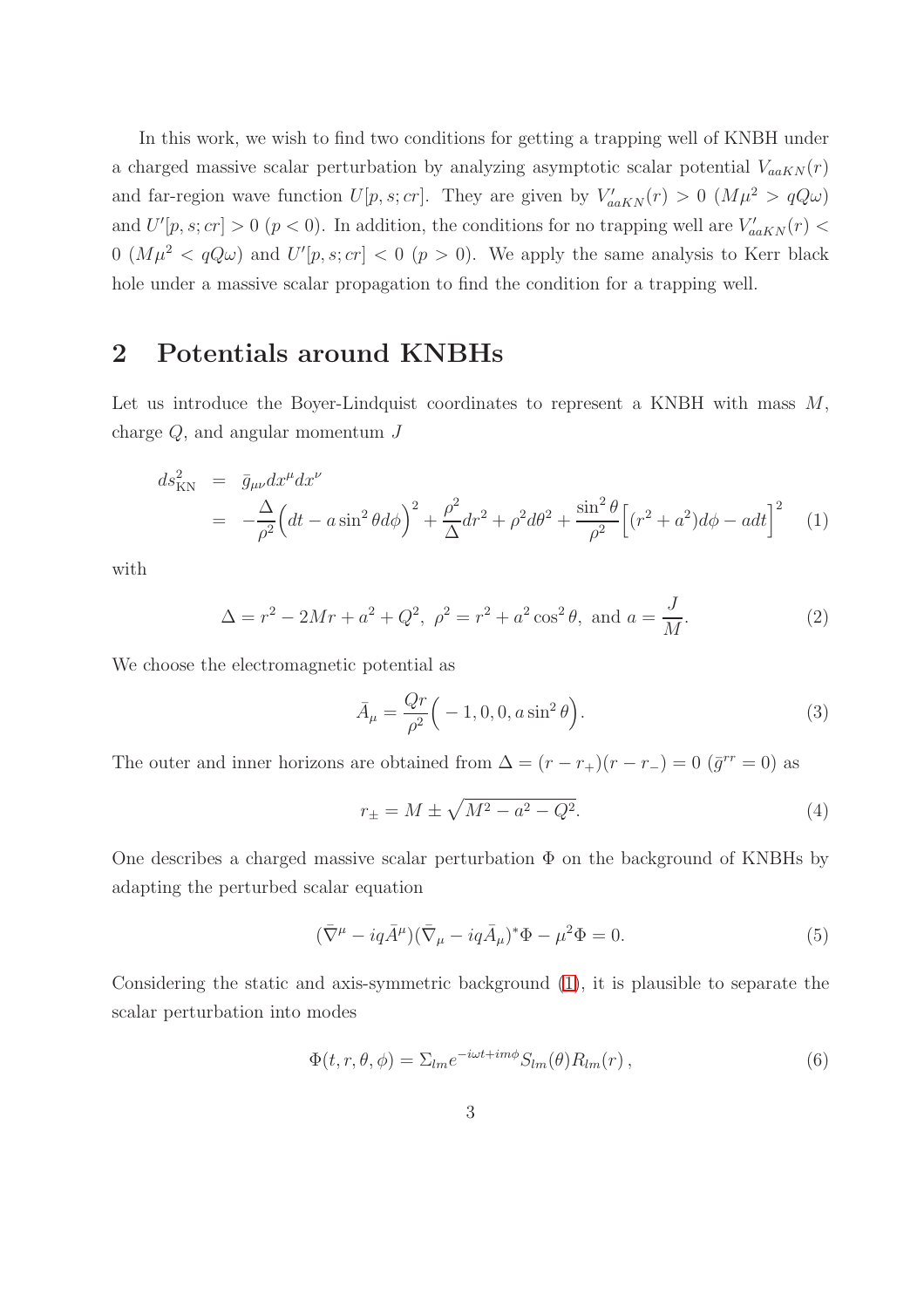where  $S_{\ell m}(\theta)$  is spheroidal harmonics with  $-m \leq \ell \leq m$  and  $R_{lm}(r)$  describes a radial part of the wave function. Substituting [\(6\)](#page-2-1) into [\(5\)](#page-2-2), we have the angular equation for  $S_{lm}(\theta)$ and the Teukolsky equation as [\[10\]](#page-13-9)

$$
\frac{1}{\sin \theta} \partial_{\theta} \left( \sin \theta \partial_{\theta} S_{\ell m}(\theta) \right) + \left[ \lambda_{lm} + a^2 (\mu^2 - \omega^2) \sin^2 \theta - \frac{m^2}{\sin^2 \theta} \right] S_{lm}(\theta) = 0, \tag{7}
$$

<span id="page-3-0"></span>
$$
\Delta \partial_r \left( \Delta \partial_r R_{\ell m}(r) \right) + U(r) R_{lm}(r) = 0, \tag{8}
$$

where

$$
U(r) = [\omega(r^2 + a^2) - am - qQr]^2 + \Delta[2am\omega - \mu^2(r^2 + a^2) - \lambda_{lm}].
$$
\n(9)

We note that Eq.[\(8\)](#page-3-0) could be used directly for computing absorption cross section, quasinormal modes of the scalar, and scalar clouds. At this stage, we introduce the tortoise coordinate  $r_*$  defined by  $dr_* = \frac{r^2 + a^2}{\Delta}$  $\frac{+a^2}{\Delta}$ dr to derive the Schrödinger-type equation. In this case, an interesting region of  $r \in [r_+,\infty)$  could be mapped into the whole region of  $r_* \in (-\infty, \infty)$ . Then, the radial equation [\(8\)](#page-3-0) takes the Schrödinger-type equation when choosing  $\Psi_{lm} = \sqrt{a^2 + r^2} R_{lm}$ 

<span id="page-3-1"></span>
$$
\frac{d^2\Psi_{lm}(r_*)}{dr_*^2} + \left[\omega^2 - V_{KN}(r)\right]\Psi_{lm}(r_*) = 0,
$$
\n(10)

where the potential  $V_{KN}(r)$  is found to be [\[11\]](#page-13-10)

$$
V_{KN}(r) = \omega^2 - \frac{3\Delta^2 r^2}{(a^2 + r^2)^4} + \frac{\Delta[\Delta + 2r(r - M)]}{(a^2 + r^2)^3} + \frac{\Delta\mu^2}{a^2 + r^2} - \left[\omega - \frac{am}{a^2 + r^2} - \frac{qQr}{a^2 + r^2}\right]^2 - \frac{\Delta}{(a^2 + r^2)^2} \left[2am\omega - \lambda_{lm}\right].
$$
 (11)

Replacing  $\lambda_{lm}$  by  $\tilde{\lambda}_{lm} + a^2(\omega^2 - \mu^2)$  with  $\tilde{\lambda}_{lm} = l(l+1) + \cdots$ , one finds a familiar angular equation

$$
\frac{1}{\sin \theta} \partial_{\theta} \left( \sin \theta \partial_{\theta} S_{\ell m}(\theta) \right) + \left[ \tilde{\lambda}_{lm} + a^2 (\omega^2 - \mu^2) \cos^2 \theta - \frac{m^2}{\sin^2 \theta} \right] S_{lm}(\theta) = 0. \quad (12)
$$

Before we proceed, we would like to mention a superradiant scattering of the scalar of the KNBHs. We find two limits such that  $V_{KN}(r \to \infty) \to \mu^2$  and  $V_{KN}(r \to r_+) \to$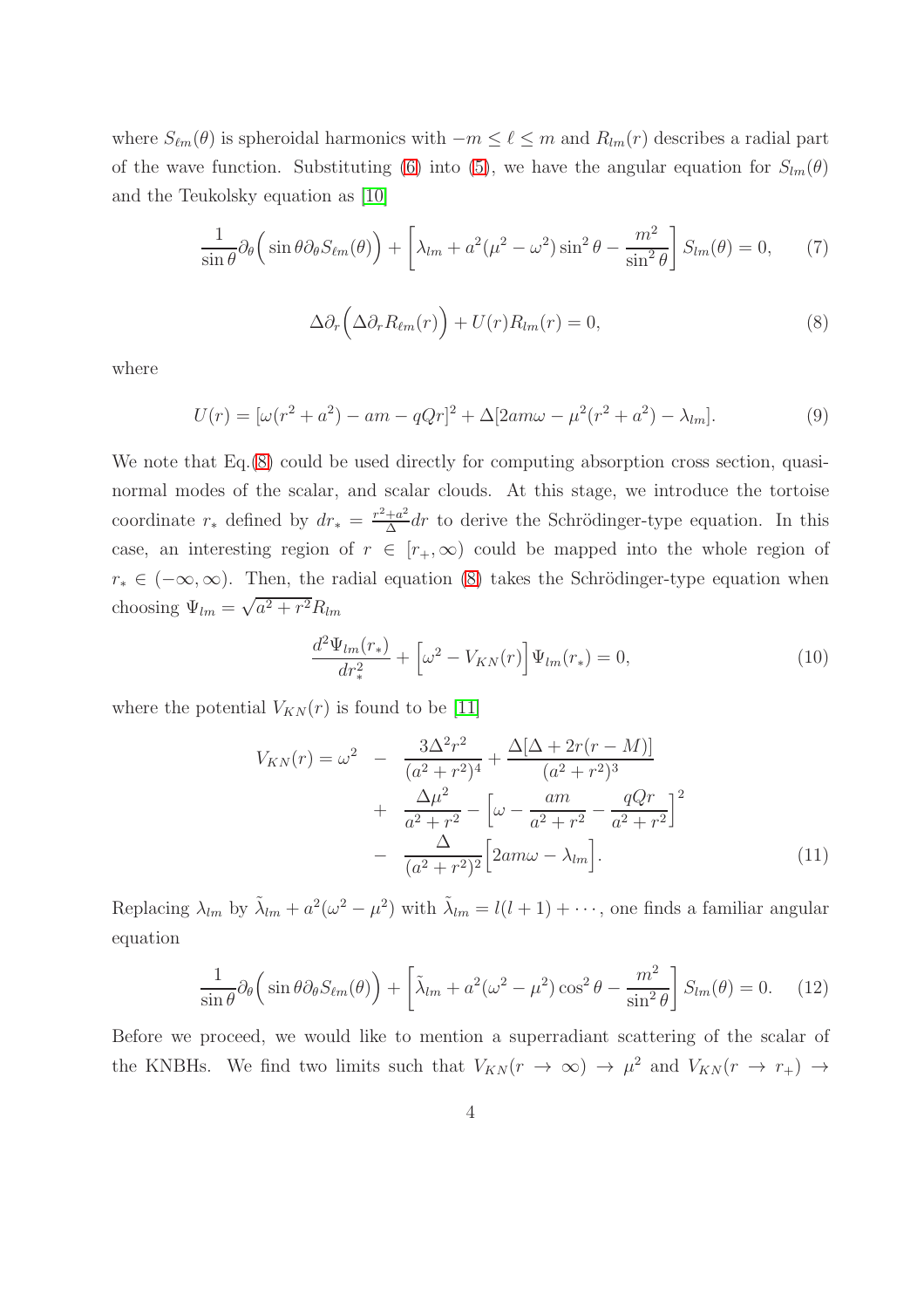$\omega^2 - (\omega - \omega_c)^2$ . In this case, we have scattering forms of plane waves as [\[2\]](#page-13-1)

$$
\Psi_{lm} \sim e^{-i\sqrt{\omega^2 - \mu^2}r_*}(\leftarrow) + \mathcal{R}e^{+i\sqrt{\omega^2 - \mu^2}r_*}(\rightarrow), \quad r_* \to +\infty(r \to \infty), \tag{13}
$$

$$
\Psi_{lm} \sim \mathcal{T}e^{-i(\omega - \omega_c)r_*}(\leftarrow), \quad r_* \to -\infty(r \to r_+)
$$
\n(14)

with the  $\mathcal{T}(\mathcal{R})$  the transmission (reflection) amplitudes. A wrongskian  $W(\Psi, \Psi^*)$  condition of  $i\frac{d}{dr_*}W(\Psi,\Psi^*)=0$  leads to

$$
|\mathcal{R}|^2 = 1 - \frac{\omega - \omega_c}{\sqrt{\omega^2 - \mu^2}} |\mathcal{T}|^2,
$$
\n(15)

which implies that outgoing waves with  $\omega > \mu$  propagate to infinity and the superradiant scattering occurs  $(|\mathcal{R}|^2 > |\mathcal{I}|^2)$  whenever the superradiance condition is satisfied

<span id="page-4-0"></span>
$$
\omega < \omega_c. \tag{16}
$$

Curiously, the superradiance is associated to having a negative absorption cross section [\[12\]](#page-13-11). For a KNBH, the total absorption cross section becomes negative for co-rotating spherical waves at low frequencies.

Now, we wish to describe the superradiant instability briefly. The two boundary conditions imply an exponentially decaying wave (bound state) away from trapping well and a purely outgoing wave (superradiance) near the outer horizon under Eq.[\(16\)](#page-4-0):

<span id="page-4-1"></span>
$$
\Psi \sim e^{-\sqrt{\mu^2 - \omega^2}r}, \quad r_* \to \infty (r \to \infty), \tag{17}
$$

$$
\Psi \sim e^{-i(\omega - \omega_c)r_*}, \quad r_* \to -\infty (r \to r_+). \tag{18}
$$

From Eq.[\(17\)](#page-4-1), one needs the bound state condition to obtain an exponentially decaying mode

<span id="page-4-2"></span>
$$
\omega < \mu. \tag{19}
$$

Furthermore, the superradiant instability/stability is determined by a shape of the potential, in addition to Eqs.[\(16\)](#page-4-0) and [\(19\)](#page-4-2). Importantly, a key condition for superradiant instability is to include a positive trapping well in the potential. If there is no trapping well in the potential, it implies a superradiant stability.

To find out the condition of a trapping well, we have to consider a potential  $V_{aKN}(r)$ obtained when expanding  $V_{KN}(r)$  in the far-region

<span id="page-4-3"></span>
$$
V_{aKN}(r) = \mu^2 - \frac{2(M\mu^2 - qQ\omega)}{r} + \frac{\lambda_{lm} + Q^2(\mu^2 - q^2)}{r^2}.
$$
 (20)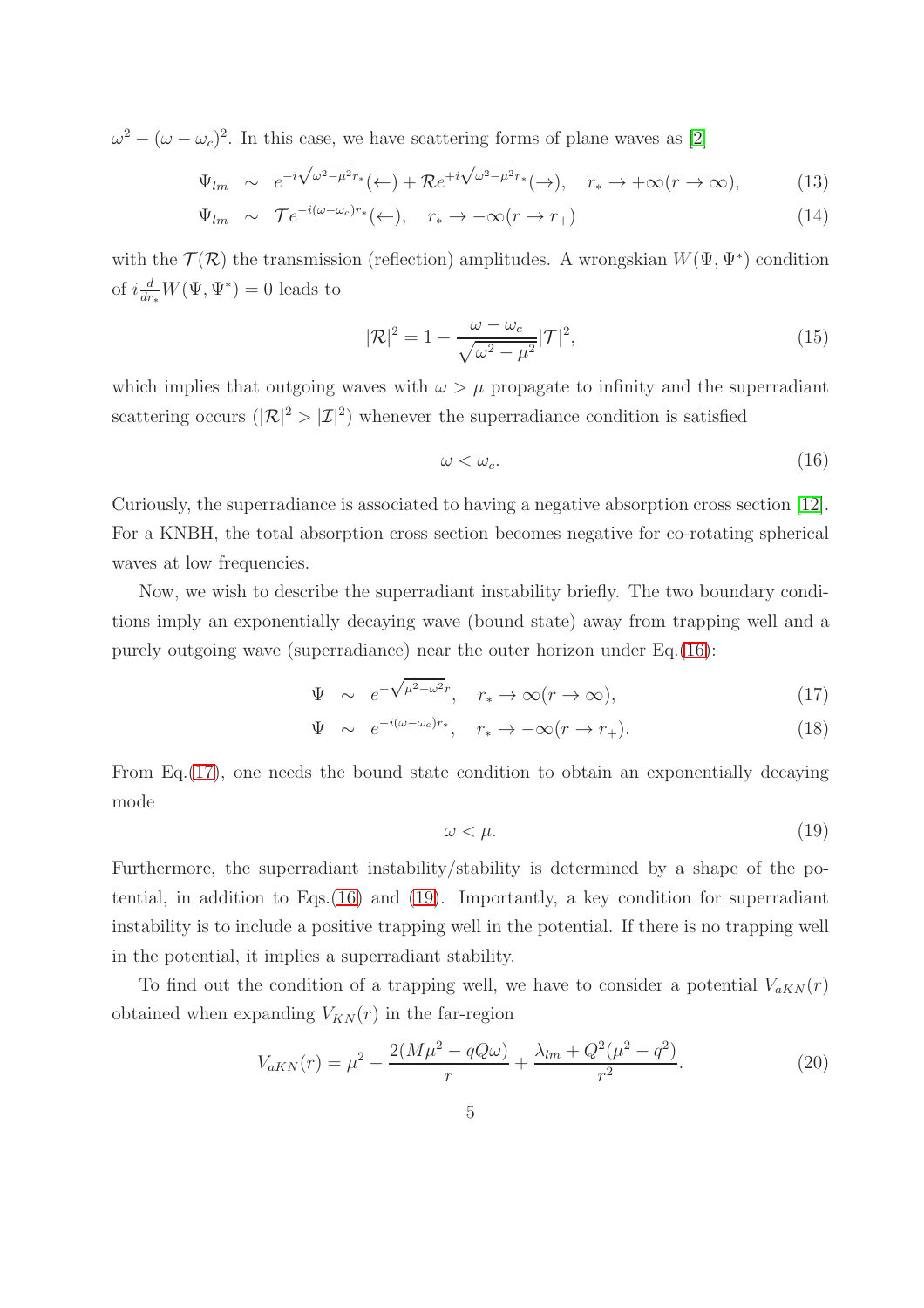Its first derivative

$$
V'_{aKN}(r) = \frac{2(M\mu^2 - qQ\omega)}{r^2} - \frac{2[\lambda_{lm} + Q^2(\mu^2 - q^2)]}{r^3},\tag{21}
$$

where the mass term  $\mu^2$  in Eq.[\(20\)](#page-4-3) is missed. We note that there is no restrictions on parameters in deriving  $V_{aKN}(r)$ . Here, one tempts to say that the condition for trapping well (no trapping well) is given by  $V'_{aKN}(r) > 0$  ( $V'_{aKN}(r) < 0$ ). Nevertheless, it is difficult to find any analytic condition from  $V'_{aKN}(r) > 0$  ( $V'_{aKN}(r) < 0$ ). To this end, we consider an asymptotic potential  $V_{a a K N}(r)$  obtained when expanding  $V_{K N}(r)$  at  $r = \infty$  and its first derivative

$$
V_{a a K N}(r) = \mu^2 - \frac{2(M\mu^2 - qQ\omega)}{r}, \quad V'_{a a K N}(r) = \frac{2(M\mu^2 - qQ\omega)}{r^2}.
$$
 (22)

Here, one requires  $V'_{a a K N}(r) > 0$   $(M\mu^2 > qQ\omega)$  for arising a trapping well, whereas  $V'_{a\alpha KN}(r) > 0$   $(M\mu^2 < qQ\omega)$  is demanded for no trapping well. However, this is not a sufficient condition for getting a trapping well. In the next section, we will find the other condition by analyzing far-region scalar function. The other condition for trapping well (no trapping well) will be given by  $U'[p,s;cr] > 0$   $(U'[p,s;cr] < 0)$  where  $U[p,s,cr]$  is the confluent hypergeometric function.

At this stage, we display two potentials, their far-region and asymptotic potentials where one includes a trapping well with  $M\mu^2 > qQ\omega$  [(Left) Fig. 1] and the other does not include a trapping well but it matches up with  $M\mu^2 > qQ\omega$  [(Right) Fig. 1]. Fig. 2 indicates a potential with a trapping well for  $q > \mu$  and  $M\mu^2 > qQ\omega$ , showing a feature of a charged massive scalar propagating around the KNBH. It is worth noting that all have  $V'_{a a K N}(r) > 0$ . One needs to find the other condition to have no trapping well.

Finally, we describe two conditions for superradiant instability and stability under a charged massive scalar propagating around the KNBHs:

(i) superradiant instability  $\rightarrow \omega < \omega_c$  and  $\omega < \mu$  with a positive trapping well.

(ii) superradiant stability  $\rightarrow \omega < \omega_c$  and  $\omega < \mu$  without a positive trapping well.

# 3 Condition for trapping well

One needs to observe far-region scalar functions to distinguish between trapping well and no trapping well. For this purpose, we wish to derive a scalar equation in the far-region.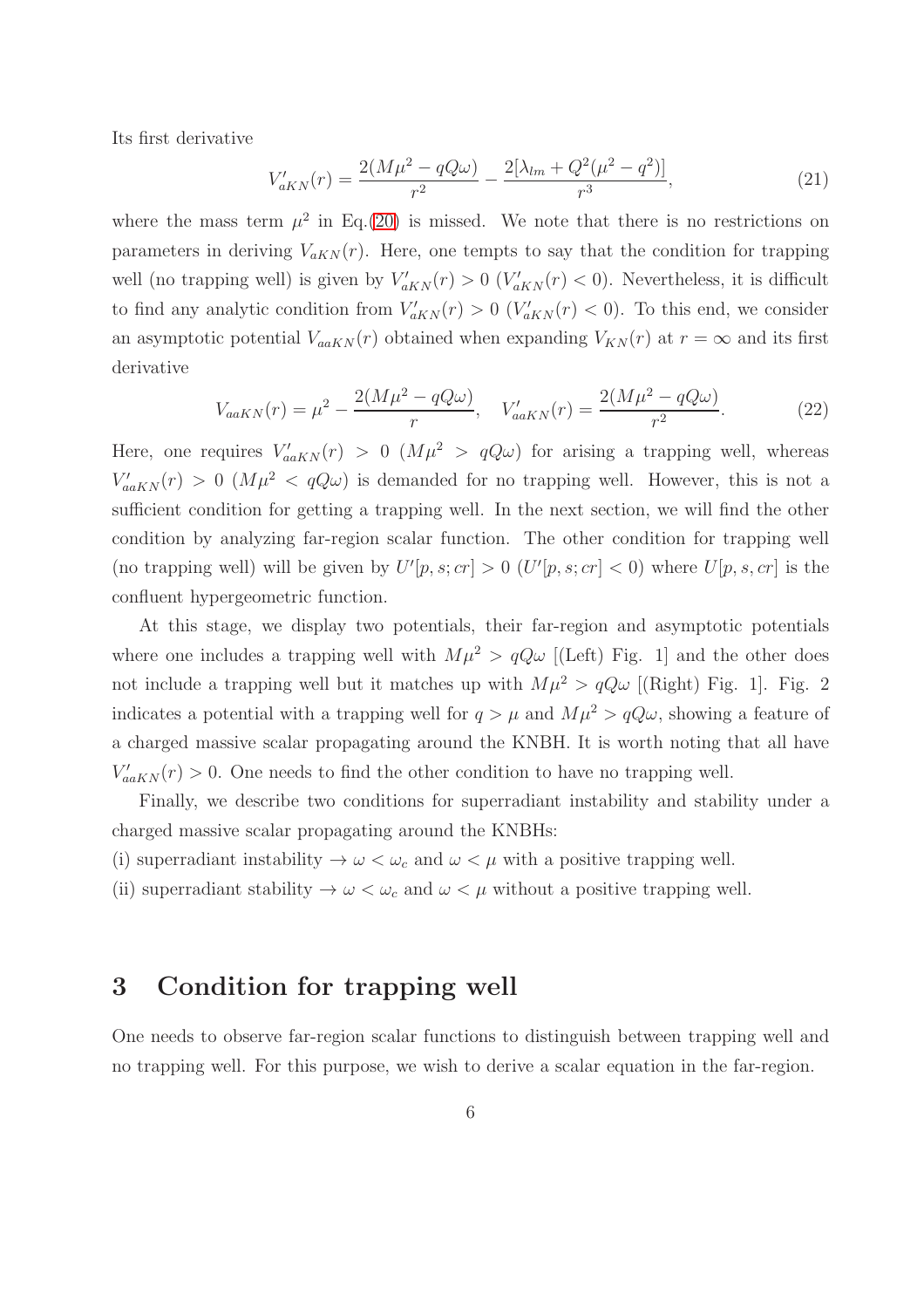

Figure 1: (Left) Potential with trapping well  $V_{KN}(r)$ , its far-region  $V_{aKN}(r)$ , and asymptotic potential  $V_{a a K N}(r)$  as functions of  $r \in [r_{+} = 1.06, 100]$  with  $M = 1, Q = 0.01, \omega = 3.85, a =$ 0.998,  $m = 13$ ,  $q = 0.2$ ,  $\lambda_{lm} = 180$ ,  $\mu = 4$ .  $V_{KN}(r)$  has a trapping well located at  $r = 9.61$ . We check  $\omega < \omega_c (= 6.11)$  and  $\omega < \mu$  as two conditions for superradiant instability. (Right) Potential without trapping well  $V_{KN}(r)$  as function of  $r \in [r_{+} = 1.741, 100]$  with  $M =$  $1, Q = 0.6, \omega = 0.02, a = 0.3, m = 1, q = 0.1, \lambda_{lm} = 12, \mu = 0.05$ . We check two conditions of  $\omega < \omega_c (= 0.13)$  and  $\omega < \mu$ .



Figure 2: (Left) Potential with trapping well  $V_{KN}(r)$ , its far-region  $V_{aKN}(r)$ , and asymptotic potential  $V_{a a K N}(r)$  as functions of  $r \in [r_{+} = 1.39, 100]$  with  $M = 1, Q = 0.01, \omega = 2.95, a =$  $0.9, m = 13, q = 20, \lambda_{lm} = 180, \mu = 3$ . Here, we have  $q > \mu$ , showing a feature of KNBH.  $V_{KN}(r)$  has a trapping well located at  $r = 19.3$ . We check that two conditions of  $\omega < \omega_c (= 4.38)$  and  $\omega < \mu$  are satisfied for superradiant instability.

In the far-region where taking  $r_* \sim r$  approximately, we obtain an equation from Eqs.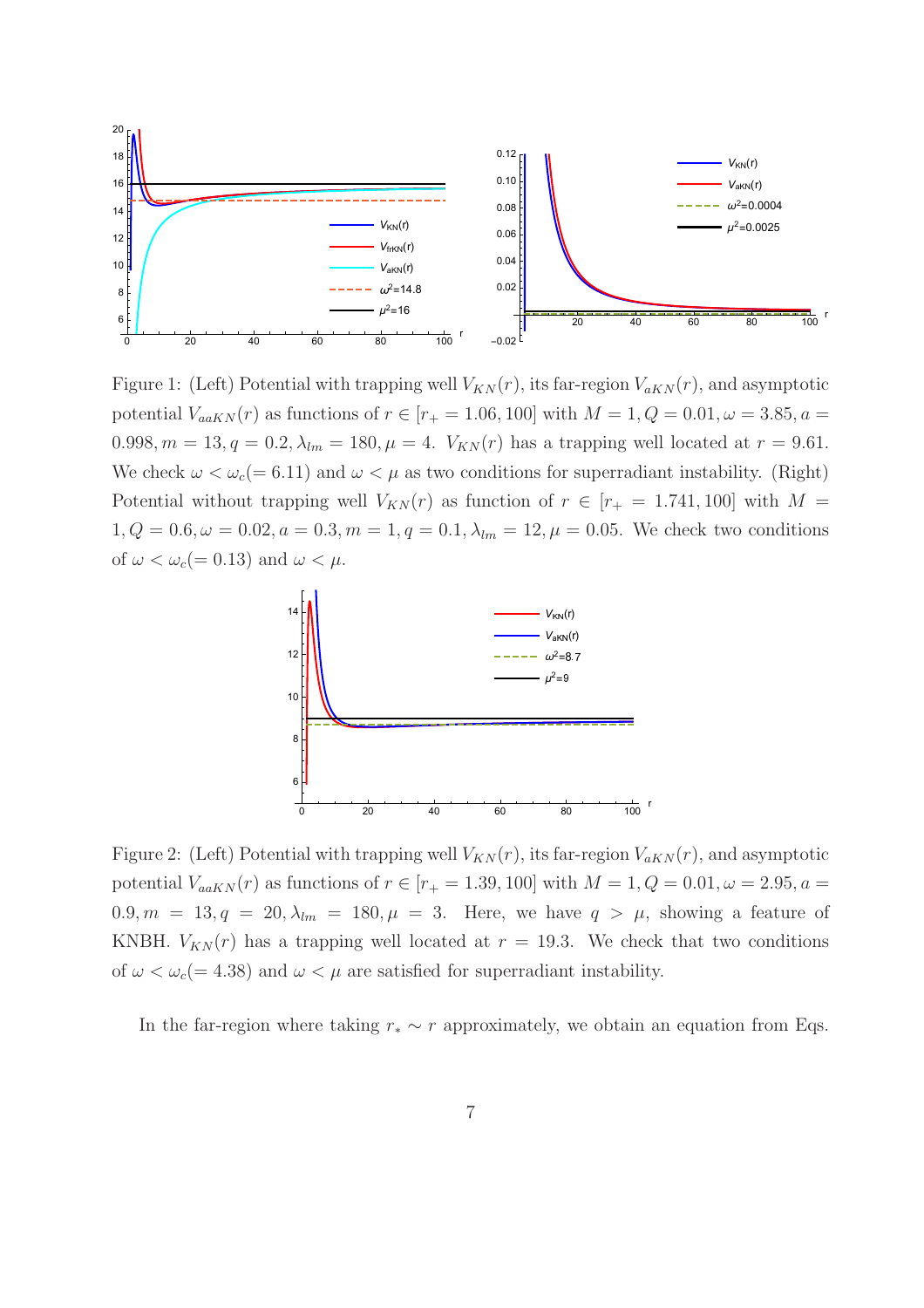[\(10\)](#page-3-1) with [\(20\)](#page-4-3) as

$$
\left[\frac{d^2}{dr^2} + \omega^2 - V_{aKN}(r)\right] \Psi_{lm}(r) = 0.
$$
\n(23)

The above equation could be rewritten as

<span id="page-7-1"></span>
$$
\left[\frac{d^2}{dr^2} - A^2 + \frac{B}{r} - \frac{C}{r^2}\right] \Psi_{lm}(r) = 0,
$$
\n(24)

where three coefficients are given by

$$
A = \sqrt{\mu^2 - \omega^2}, \quad B = 2(M\mu^2 - qQ\omega), \quad C = \lambda_{lm} + Q^2(\mu^2 - q^2).
$$
 (25)

The solution is given exactly by the Whittaker function  $W[p, s; cr]$  and the confluent hypergeometric function  $U[p, s; cr]$  as

<span id="page-7-0"></span>
$$
\Psi_{lm}(r) = c_1 W \left[ \frac{B}{2A}, k; 2Ar \right] \tag{26}
$$

$$
= c_1 e^{-Ar} (2Ar)^{k + \frac{1}{2}} U\left[k + \frac{1}{2} - \frac{B}{2A}, 1 + 2k; 2Ar\right],
$$
\n(27)

where

$$
k = \frac{1}{2}\sqrt{1+4C}.
$$
 (28)

Here, we find a bound state of  $e^{-\sqrt{\mu^2-\omega^2}r}$  appeared in [\(17\)](#page-4-1) and  $M\mu^2 > qQ\omega$  ( $M\mu^2 < qQ\omega$ ) corresponding to  $B > 0$  ( $B < 0$ ). In the asymptotic region, one has an asymptotic wave function

$$
\Psi_{lm}^{A}(r) \sim e^{-\sqrt{\mu^2 - \omega^2 r}} \left(2\sqrt{\mu^2 - \omega^2 r}\right)^{\frac{M\mu^2 - qQ\omega}{\sqrt{\mu^2 - \omega^2}}},\tag{29}
$$

which always leads to zero as  $r \to \infty$  for  $\sqrt{\mu^2 - \omega^2} > 0$ .

Let us observe a radial mode  $\Psi_{lm}(r)$  for a trapping well [see (Left) Fig. 1], implying superradiant instability. As is shown in  $(Left)$  Fig. 3, Eq. $(27)$  shows a quasibound state whose wave function is a peak located far from the outer horizon. A similar picture is found from (Left) Fig. 4 which is based on Fig. 2 with  $q > \mu$ . This case indicates a feature of a charged massive scalar propagating around the KNBH.

Contrastively, we consider a radial mode for a potential without trapping well [shown in (Right) Fig. 1 with  $V'_{aakN} > 0(M\mu^2 > qQ\omega)$ , implying superradiant stability. As is shown in Fig. 5, Eq.[\(27\)](#page-7-0) shows an exponentially decaying mode. This case explains why one needs to find the other condition for no trapping well.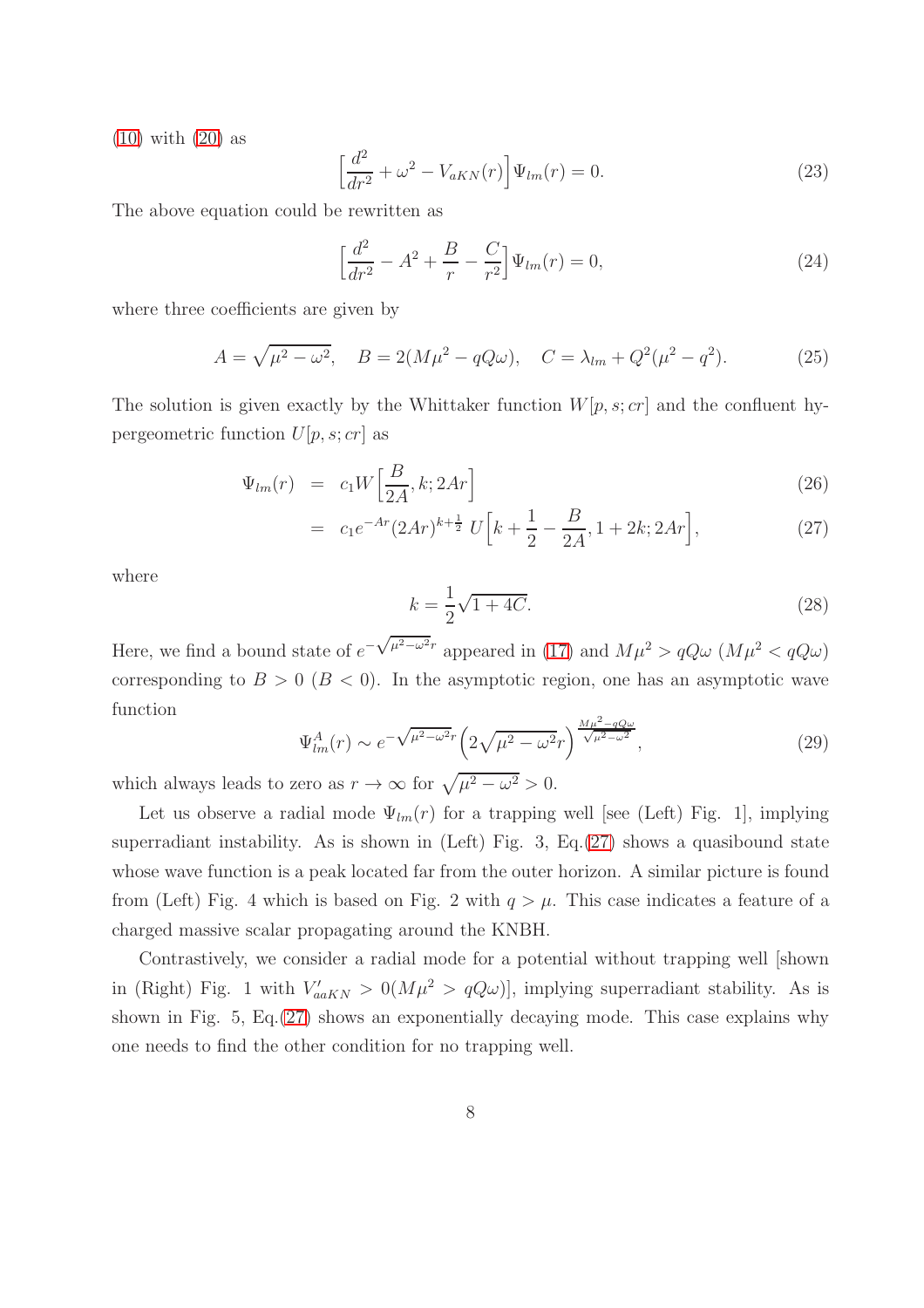

Figure 3: (Left) Radial mode showing quasibound state  $\Psi_{1313}(r)$  as a function of  $r \in [11.3, 100]$  with trapping well. (Right) Confluent hypergeometric function  $U[-0.8, 27.8; 2.17r]$  is an increasing function of r and its derivative  $U'[-0.8, 27.8; 2.17r]$ is positive. All parameters go together with (Left) Fig. 1.



Figure 4: (Left) Radial mode showing quasibound state  $\Psi_{1313}(r)$  as a function of  $r \in$ [21.4, 100] with trapping well. (Right) Confluent hypergeometric function U[−1.5, 27.8; 1.1r] is an increasing function of r and its derivative  $U'[-1.5, 27.8; 1.1r]$  is positive. All parameters go together with Fig. 2.

At this stage, it is useful to introduce the asymptotic form of  $U[p, s; cr]$  as [\[17\]](#page-14-3)

$$
U[p, s; cr \to \infty] \to (cr)^{-p} \left[ 1 - \frac{p(1+p-s)}{cr} + \mathcal{O}\left(\frac{1}{cr}\right)^2 \right].
$$
 (30)

Here, one observes an increasing function  $U[p, s; cr]$  for a negative  $p$  [(Right) Fig. 3 and (Right) Fig. 4, while one finds a decreasing function for a positive  $p$  (Fig. 5). Furthermore, considering the first derivative of  $U[p, s; cr]$  with respect to  $r (c > 0)$  as

$$
U'[p, s; cr] = -pcU[1 + p, 1 + s; cr],
$$
\n(31)

it implies that the condition for a trapping well is

$$
U'[p,s;cr] > 0 \to p < 0,
$$
\n
$$
(32)
$$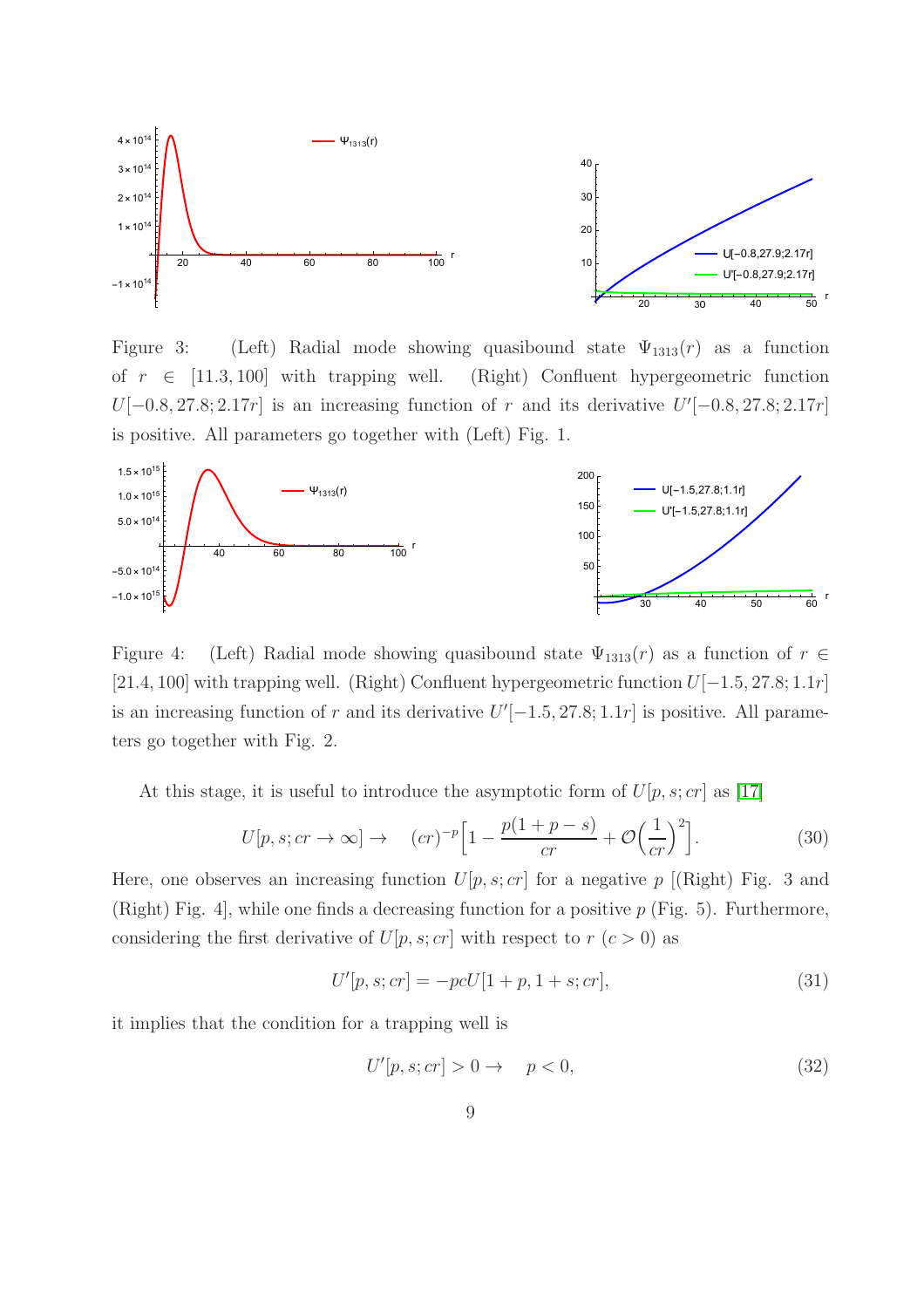

Figure 5: Bound state function  $\Psi_{13}(r)$  as  $r \in [5, 100]$  without trapping well. Confluent hypergeometric function  $U[3.97, 8; 0.09r]$  represents a decreasing function of r and its derivative  $U'[3.97, 8; 0.09r]$  is negative. All parameters go together with (Right) Fig. 1.

whereas the condition for no trapping well is given by

$$
U'[p,s;cr] < 0 \to p > 0. \tag{33}
$$

Therefore, the quasibound state with a peak could be found when  $p$  is negative as

$$
p < 0 \to \sqrt{1+4C} < \frac{B}{A} - 1 \to \frac{M\mu^2 - qQ\omega}{\sqrt{\mu^2 - \omega^2}} > k + \frac{1}{2},
$$
 (34)

which is the other condition for a trapping well, in addition to  $M\mu^2 > qQ\omega$  ( $V'_{a\alpha KN}(r) > 0$ ). On the other hand, the bound state could be found for a positive  $p$  as

$$
p > 0 \to \sqrt{1 + 4C} > \frac{B}{A} - 1 \to \frac{M\mu^2 - qQ\omega}{\sqrt{\mu^2 - \omega^2}} < k + \frac{1}{2},
$$
\n(35)

which denotes the other condition for no trapping well, in addition to  $M\mu^2 < qQ\omega$  [ $(V'_{aaKN}(r) <$ 0)]. We could not find a condition of  $M\mu/qQ < 1$  for superradiant stability [\[14\]](#page-14-0). However, we obtain one condition from  $V'_{a a K N}(r) < 0$  as

<span id="page-9-0"></span>
$$
\frac{M\mu}{qQ} < \frac{\omega}{\mu} < 1. \tag{36}
$$

Finally, we consider the case of  $p \simeq 0$  to denote a boundary state between quasibound and bound states. Here, we display a corresponding potential in Fig. 6 which seems to have a trapping well. The asymptotic wave function shows a half of peak [(Left) Fig. 7] and thus, it does not represent a quasibound state completely. Its confluent hypergeometric function  $U[p, 29.5; 2.17]$  with  $p = -5.9 \times 10^{-9} \approx 0$  is a nearly constant [(Right) Fig. 7], which implies  $U'[p, 29.5; 2.17] \simeq 0$ . This completes our classification:  $p < 0$ ,  $p = 0$ ,  $p > 0$ .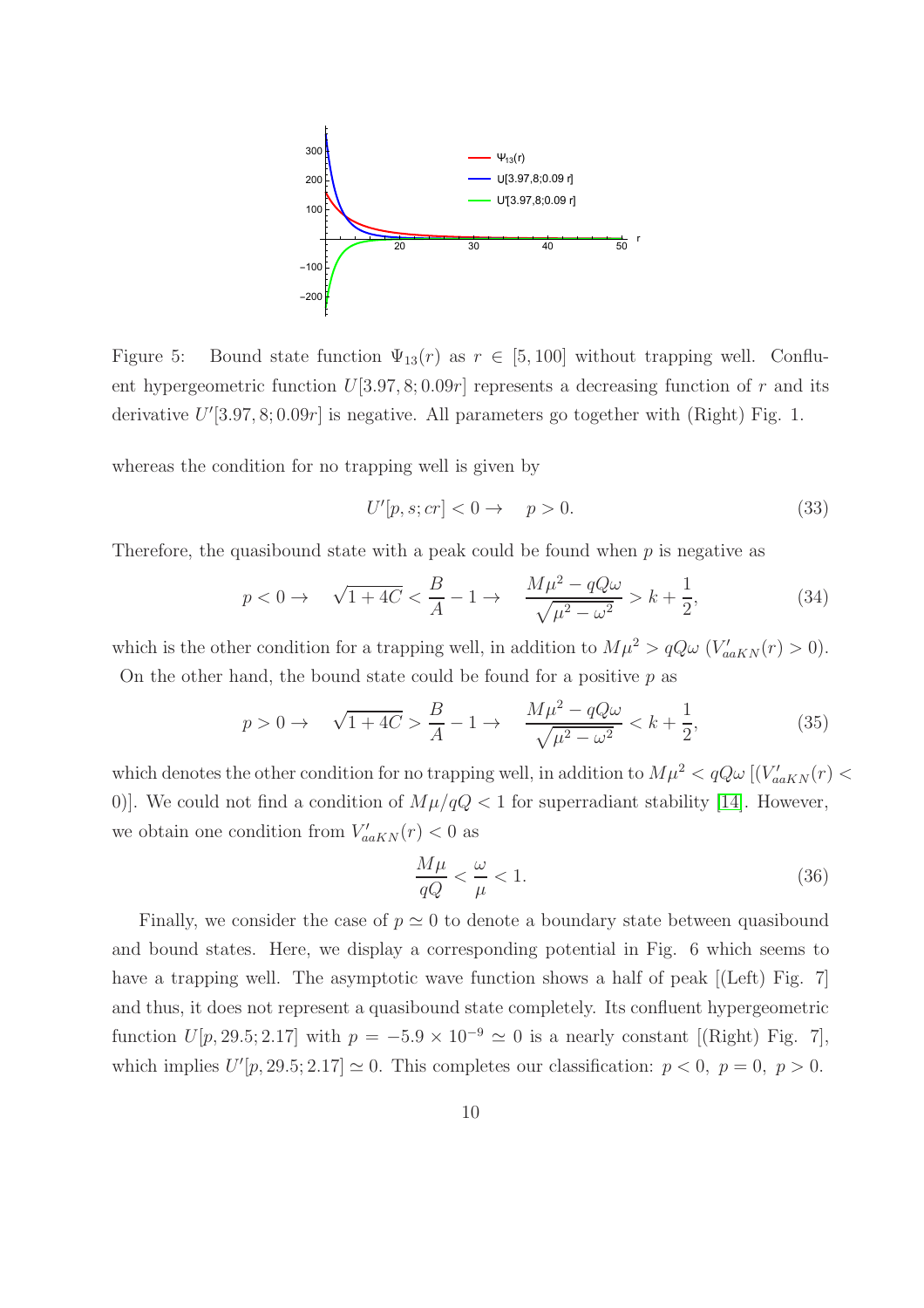

Figure 6: Potential with trapping well  $V_{KN}(r)$ , its far-region  $V_{aKN}(r)$ , and asymptotic potential  $V_{aaKN}(r)$  as functions of  $r \in [r_+ = 1.062, 100]$  with  $M = 1, Q = 0.01, \omega =$ 3.85,  $a = 0.998$ ,  $m = 13$ ,  $q = 0.2$ ,  $\lambda_{lm}$ ,  $\mu = 4$ . Here, we choose  $\lambda_{lm} = 202.461$  to find  $a = -5.9 \times 10^{-9} \sim 0$  in  $U[p, s; cr]$ .  $V_{KN}(r)$  has a trapping well located at  $r = 10.8$ .



Figure 7: (Left) Radial mode  $\Psi(r)$  showing a half of a peak as a function of  $r \in$ [12.66, 100] with trapping well. (Right) Confluent hypergeometric function  $U[-5.9 \times 10^{-9} \simeq$ 0, 29.5; 2.17r] represents a constant and its derivative  $U'[-5.9 \times 10^{-9} \simeq 0, 29.5; 2.17r]$  is nearly zero. All coefficients go together with Fig. 6.

### 4 Condition for trapping well in Kerr black holes

Now, we are in a position to study the superradiant instability/stability of Kerr black holes under a massive scalar propagation. We obtain this case when choosing  $q = Q = 0$ . Its far-region equation is given by Eq.[\(24\)](#page-7-1) with  $A = \sqrt{\mu^2 - \omega^2}$ ,  $B = 2M\mu^2$ ,  $C = l(l + 1)$ , and  $k = l + 1/2$ . Here, one should find the other condition for no trapping well because  $B > 0$  [ $V'_{a a K}(r) > 0$ ] implies that a trapping well necessarily arises. In this case, the solution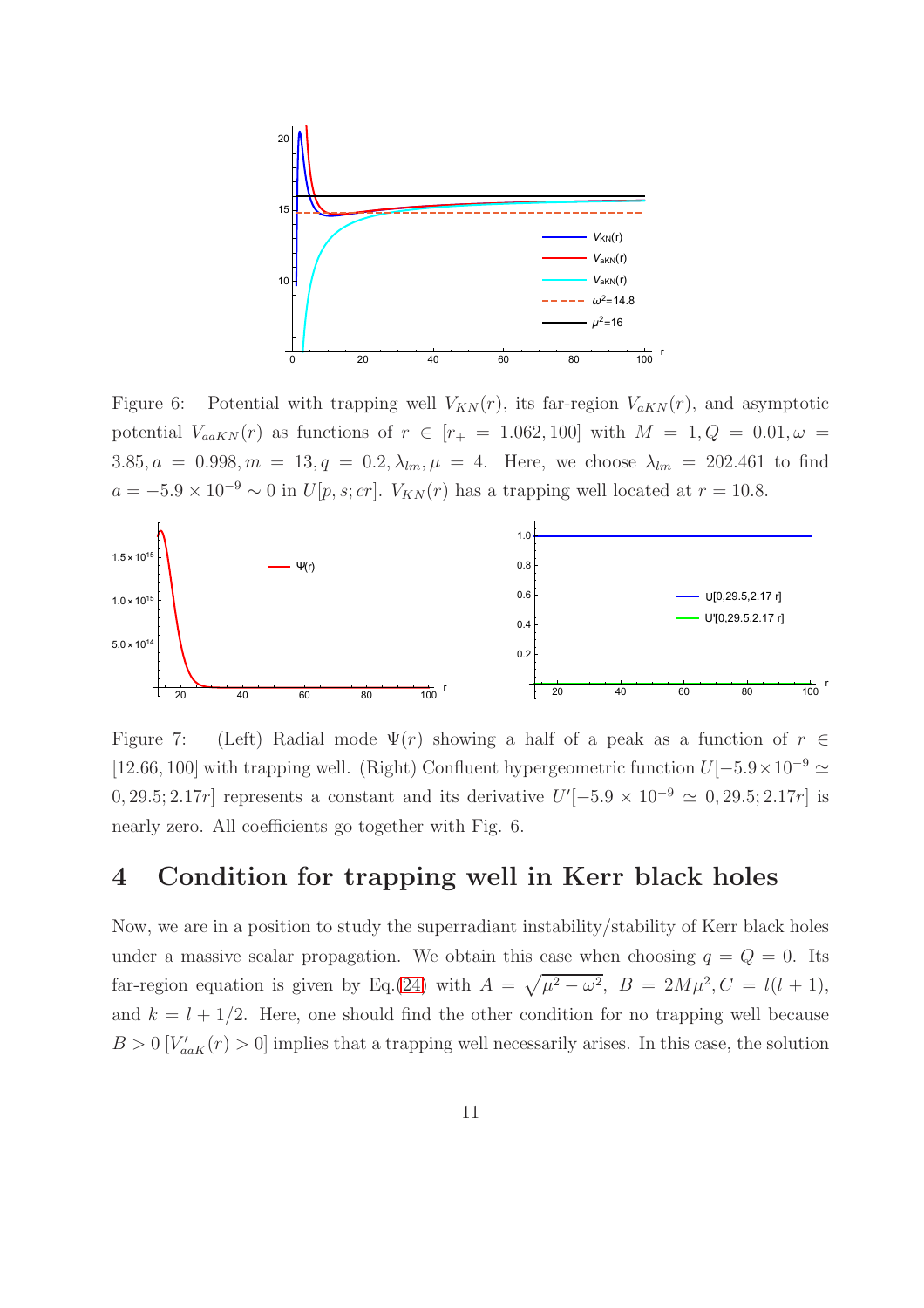is given by [\[18\]](#page-14-4)

$$
\Psi_{lm}^{K}(r) = c_2 e^{-\sqrt{\mu^2 - \omega^2}r} (2\sqrt{\mu^2 - \omega^2}r)^{l+1} U \left[l + 1 - \frac{M\mu^2}{\sqrt{\mu^2 - \omega^2}}, 2l + 2; 2\sqrt{\mu^2 - \omega^2}r\right].
$$
 (37)

Here, the condition for a trapping well is obtained from the first argument  $(p < 0)$  in  $U[p, s; cr]$  as

<span id="page-11-0"></span>
$$
\frac{M\mu^2}{\sqrt{\mu^2 - \omega^2}} > l + 1,\tag{38}
$$

while the condition for no trapping well takes the form

<span id="page-11-1"></span>
$$
\frac{M\mu^2}{\sqrt{\mu^2 - \omega^2}} < l + 1. \tag{39}
$$

Eq.[\(38\)](#page-11-0) is satisfied for the potential with trapping well [similar to (Left) Fig. 1] whose parameters are given by  $M = 1$ ,  $\omega = 3.85$ ,  $a = 0.998$ ,  $m = 13$ ,  $l = 13$ ,  $\mu = 4$ , and  $\omega_c = 6.101 > \omega$ . We note that its confluent hypergeometric function  $U[-0.61, 28, 2.19r]$ is an increasing function of  $r$ . Also, we have checked the stability condition  $(39)$  for the potential without trapping well [similar to (Right) Fig. 1] whose parameters are  $M =$ 1,  $\omega = 0.02$ ,  $a = 0.3, m = 1$ ,  $l = 3$ ,  $\mu = 0.05$ , and  $\omega_c = 0.076 > \omega$ . As is expected, its confluent hypergeometric function  $U[3.95, 8, 0.09r]$  is a decreasing function of r.

For a complex  $\omega = 3.85 + 10^{-6}i$  ( $|\omega_I| \ll \omega_R$ ,  $\omega_R < m\Omega_H$ ) with the same parameters [\[18,](#page-14-4) [19\]](#page-14-5), one has its asymptotic solution

$$
\Psi_{13,13} \sim (51422 - 2.35i)e^{(-1.09 + 3.5 \times 10^{-6}i)r}r^{14} U[-0.74 - 5 \times 10^{-5}i, 28, (2.17 - 7 \times 10^{-6}i)r] \tag{40}
$$

whose real part takes the form of a peak as in (Left) Fig. 3. Here, one may rewrite  $p$  in  $U[p, s; cr]$  as

$$
p = -n - \delta \nu,\tag{41}
$$

where  $n = 1$  and  $\delta \nu = -0.26 + 5 \times 10^{-5} i(|\delta \nu| = 0.26 < 1)$ . The latter complex number might represent a deviation from the hydrogen wave functions. A state of superradiant instability could not be approximately described by a small shift of hydrogen energy level because  $|\delta \nu| = 0.26$  is not a small shift. This may be so because we use  $M\mu = 4 > 1$  (not ultralight bosons with  $\omega \sim \mu \ll 1/M$ ).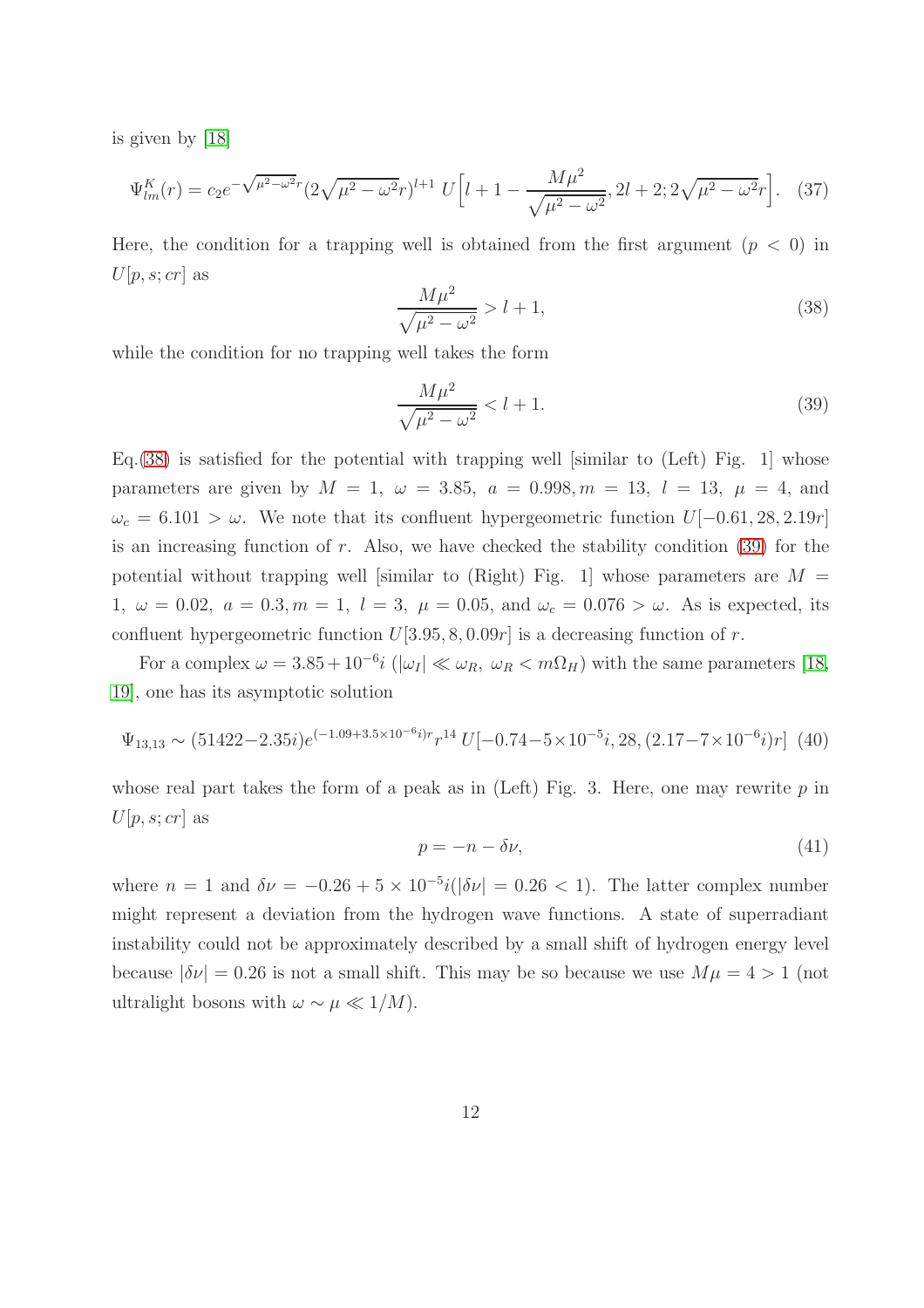### 5 Discussions

First of all, we would like to mention the conditions for superradiant instability and stability. The superradiant instability can be achieved for  $\omega < \omega_c$  and  $\omega < \mu$  with a positive trapping well, whereas the superradiant stability can be found for  $\omega < \omega_c$  and  $\omega < \mu$  without a positive trapping well. The presence of a trapping well is regarded as a decisive condition for superradiant instability. If there is no trapping well, it corresponds to the superradiant stability.

In this work, we have firstly obtained two conditions for getting a trapping well of KNBHs under a charged massive scalar perturbation by analyzing asymptotic scalar potential  $[V_{aaKN}(r)]$  and far-region wave function  $(U[p, s; cr])$ . They are given by  $V'_{aaKN}(r)$  $0 \ (M\mu^2 > qQ\omega)$  and  $U'[p, s; cr] > 0 \ (p < 0)$ . Also, the two conditions for no trapping well are  $V'_{a\alpha KN}(r) < 0 \ (M\mu^2 < qQ\omega)$  and  $U'[p,s;cr] < 0 \ (p>0)$ . From the former, we have derived one condition of Eq.[\(36\)](#page-9-0) for the superradiant stability.

We have carried out the same analysis for Kerr black hole under a massive scalar propagation to find the conditions for superradiant instability and stability. The superradiant instability condition is given by  $M\mu^2/\sqrt{\mu^2-\omega^2} > l+1$ , while the stability condition is  $M\mu^2/\sqrt{\mu^2-\omega^2} < l+1$  because  $V'_{aaK}(r) > 0$   $(M\mu^2 > 0)$  is always satisfied.

### Acknowledgments

This work was supported by a grant from Inje University for the Research in 2021 (20210040).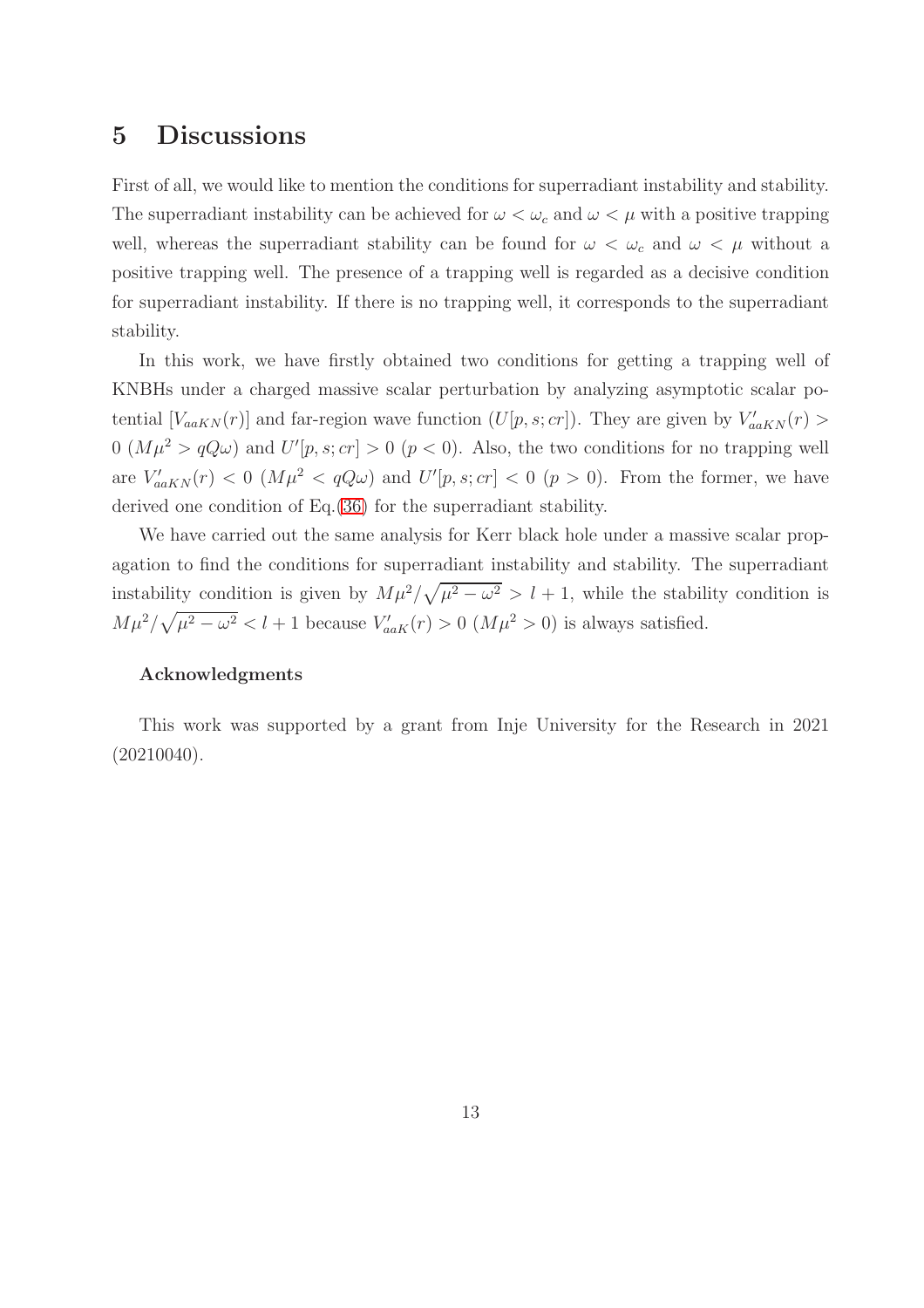# <span id="page-13-0"></span>References

- <span id="page-13-1"></span>[1] A. Arvanitaki and S. Dubovsky, Phys. Rev. D 83, 044026 (2011) doi:10.1103/PhysRevD.83.044026 [\[arXiv:1004.3558](http://arxiv.org/abs/1004.3558) [hep-th]].
- <span id="page-13-2"></span>[2] R. Brito, V. Cardoso and P. Pani, Physics," Lect. Notes Phys. 906, pp.1-237 (2015) doi:10.1007/978-3-319-19000-6 [\[arXiv:1501.06570](http://arxiv.org/abs/1501.06570) [gr-qc]].
- <span id="page-13-3"></span>[3] T. Damour, N. Deruelle and R. Ruffini, Lett. Nuovo Cim. 15, 257-262 (1976) doi:10.1007/BF02725534
- <span id="page-13-4"></span>[4] T. J. M. Zouros and D. M. Eardley, Annals Phys. 118, 139-155 (1979) doi:10.1016/0003-4916(79)90237-9
- <span id="page-13-5"></span>[5] S. L. Detweiler, Phys. Rev. D 22, 2323-2326 (1980) doi:10.1103/PhysRevD.22.2323
- <span id="page-13-6"></span>[6] S. R. Dolan, Phys. Rev. D 76, 084001 (2007) doi:10.1103/PhysRevD.76.084001 [\[arXiv:0705.2880](http://arxiv.org/abs/0705.2880) [gr-qc]].
- <span id="page-13-7"></span>[7] R. A. Konoplya and A. Zhidenko, Rev. Mod. Phys. 83, 793-836 (2011) doi:10.1103/RevModPhys.83.793 [\[arXiv:1102.4014](http://arxiv.org/abs/1102.4014) [gr-qc]].
- <span id="page-13-8"></span>[8] H. Furuhashi and Y. Nambu, Prog. Theor. Phys. 112, 983-995 (2004) doi:10.1143/PTP.112.983 [\[arXiv:gr-qc/0402037](http://arxiv.org/abs/gr-qc/0402037) [gr-qc]].
- <span id="page-13-9"></span>[9] C. A. R. Herdeiro, J. C. Degollado and H. F. Rúnarsson, Phys. Rev. D 88, 063003 (2013) doi:10.1103/PhysRevD.88.063003 [\[arXiv:1305.5513](http://arxiv.org/abs/1305.5513) [gr-qc]].
- <span id="page-13-10"></span>[10] S. Hod, Phys. Rev. D 90, no.2, 024051 (2014) doi:10.1103/PhysRevD.90.024051 [\[arXiv:1406.1179](http://arxiv.org/abs/1406.1179) [gr-qc]].
- <span id="page-13-11"></span>[11] C. L. Benone, L. C. B. Crispino, C. Herdeiro and E. Radu, Phys. Rev. D 90, no.10, 104024 (2014) doi:10.1103/PhysRevD.90.104024 [\[arXiv:1409.1593](http://arxiv.org/abs/1409.1593) [gr-qc]].
- <span id="page-13-12"></span>[12] C. L. Benone and L. C. B. Crispino, Phys. Rev. D 99, no. 4, 044009 (2019) doi:10.1103/PhysRevD.99.044009 [\[arXiv:1901.05592](http://arxiv.org/abs/1901.05592) [gr-qc]].
- [13] Y. Huang and D. J. Liu, Phys. Rev. D 94, no.6, 064030 (2016) doi:10.1103/PhysRevD.94.064030 [\[arXiv:1606.08913](http://arxiv.org/abs/1606.08913) [gr-qc]].